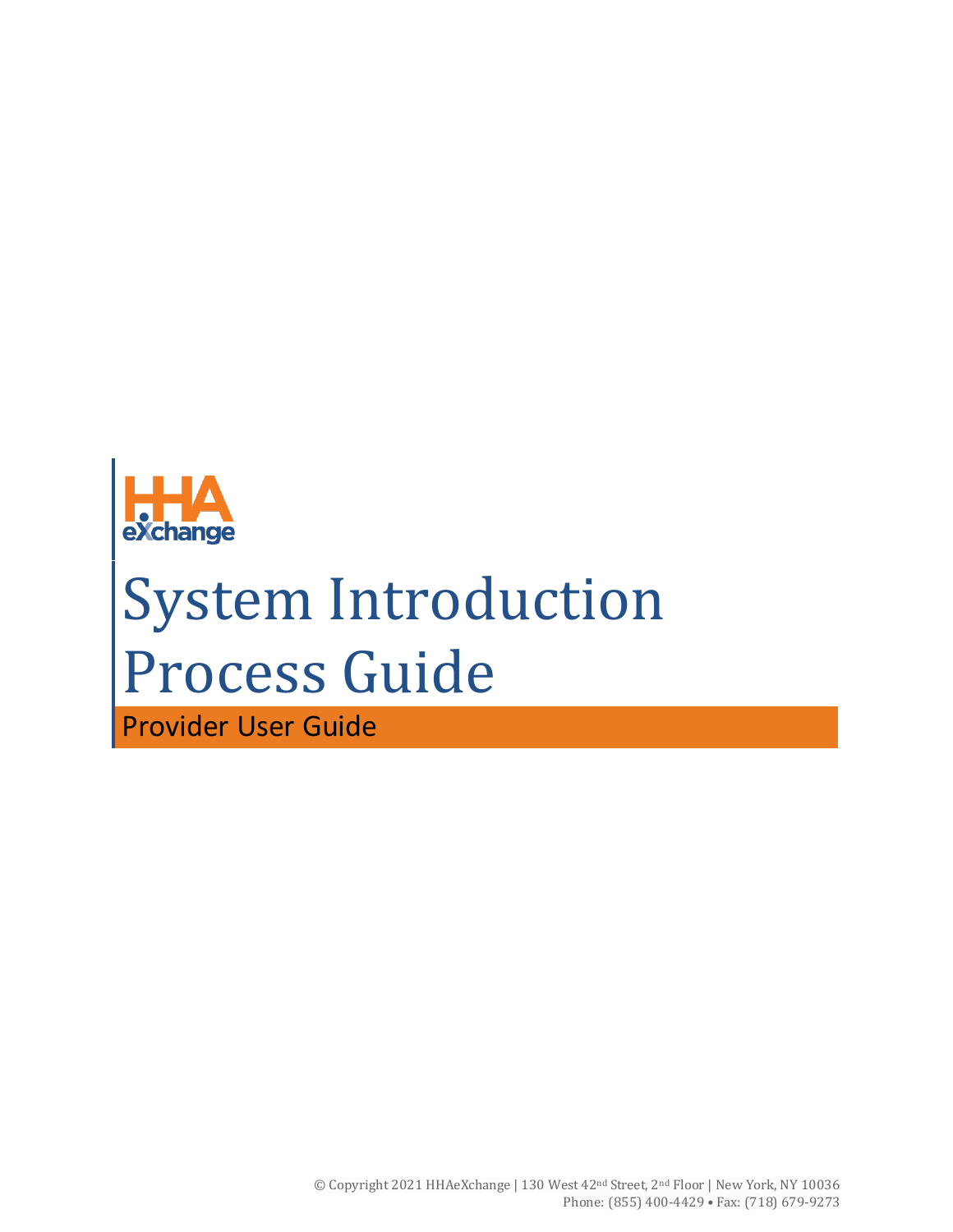

# **Document Revision History**

| <b>Date</b> | <b>Description of Revision</b>  |  |
|-------------|---------------------------------|--|
| 09/24/2020  | Initial version of the document |  |
| 03/08/2021  | Accessibility standards applied |  |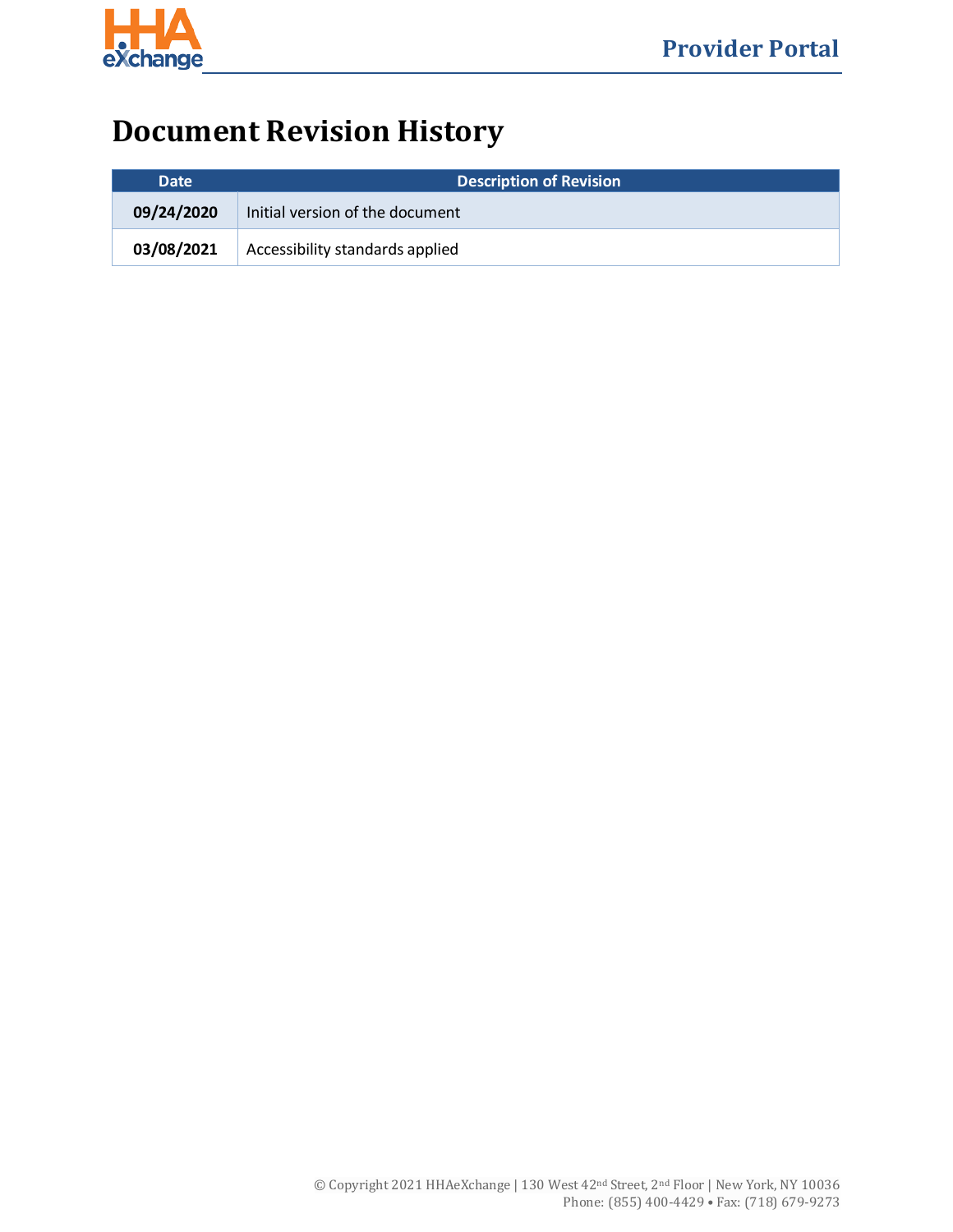

## **Table of Contents**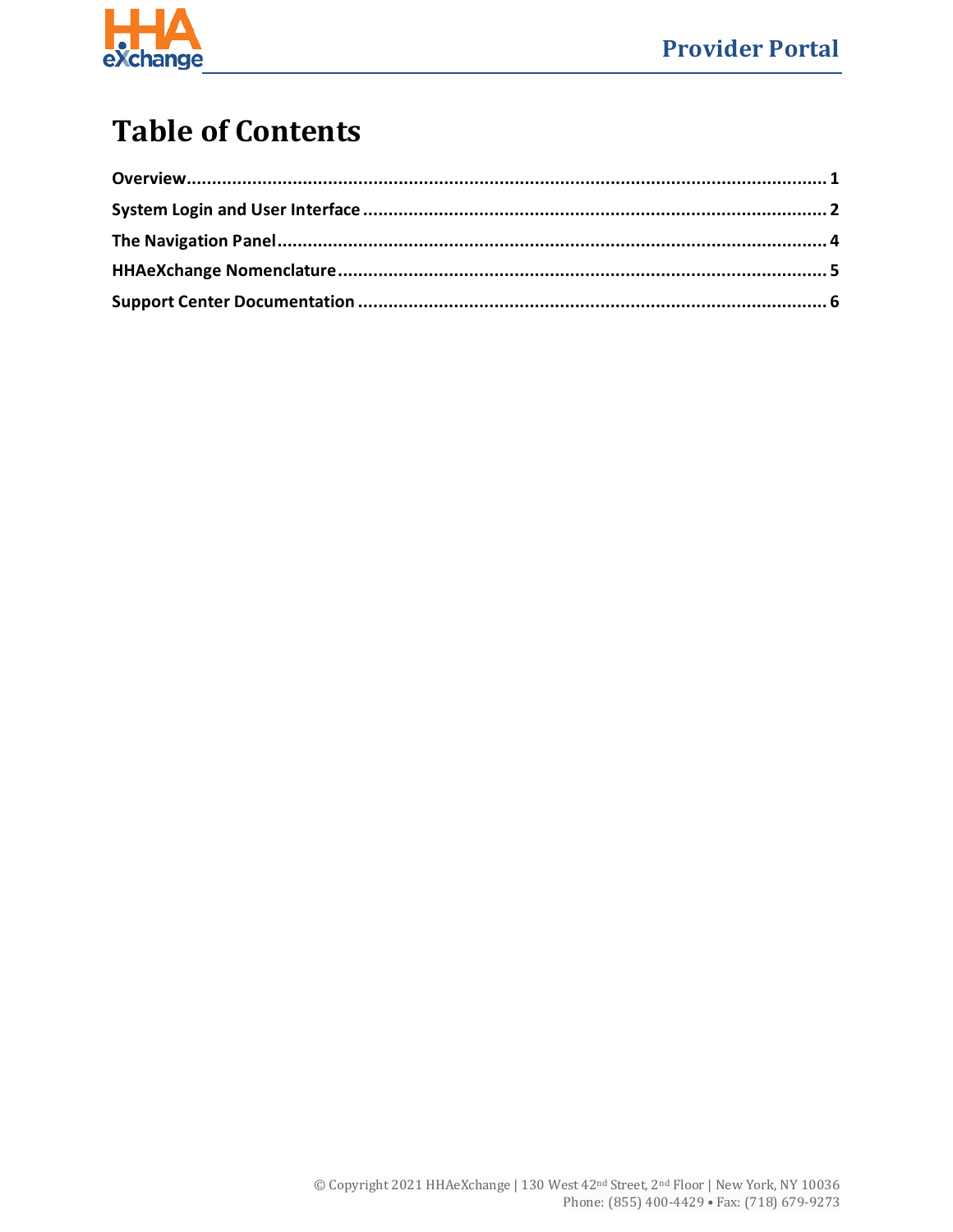

## <span id="page-3-0"></span>**Overview**

The HHAeXchange (HHAX) **Provider Portal** platform offers a suite of functions and features facilitating the homecare exchange process that connects Providers, Payers, Patients, and Caregivers under one umbrella.

With HHAeXchange, Agencies can manage their business with an integrated solution, including the ability to:

- manage Agency demographics and system settings;
- perform Patient intake functionality;
- enter Caregiver data;
- schedule Patients and Caregivers visits;
- confirm visits via EVV through a variety of methods (including IVR and a GPS-enabled Caregiver Mobile Application); and
- invoice, bill, and track the utilization of authorizations.

This process guide provides a high-level overview of the basic components and user interface of the *Provider Portal*, to include:

- how to Log In to the system,
- navigation of the system Modules;
- HHAX nomenclature and keyword configuration, and
- access to documentation and resources via the Support Center.

Please direct any questions, thoughts, or concerns regarding the content herein to **HHAeXchange** [Customer Support.](mailto:support@hhaexchange.com)

#### **HHAX System Key Terms and Definitions**

The following provides basic definition of HHAX System key terms applicable throughout the document.

| Term           | <b>Definition</b>                                                                                                                     |
|----------------|---------------------------------------------------------------------------------------------------------------------------------------|
| <b>Patient</b> | Refers to the Member, Consumer, or Recipient. The Patient is<br>the person receiving services.                                        |
| Caregiver      | Refers to the Aide, Homecare Aide, Homecare Worker, or<br>Worker. The Caregiver is the person providing services.                     |
| Provider       | Refers to the Agency or organization coordinating services.                                                                           |
| Payer          | Refers to the Managed Care Organization (MCO), Contract,<br>or HHS. The Payer is the organization placing Patients with<br>Providers. |
| <b>HHAX</b>    | Acronym for HHAeXchange                                                                                                               |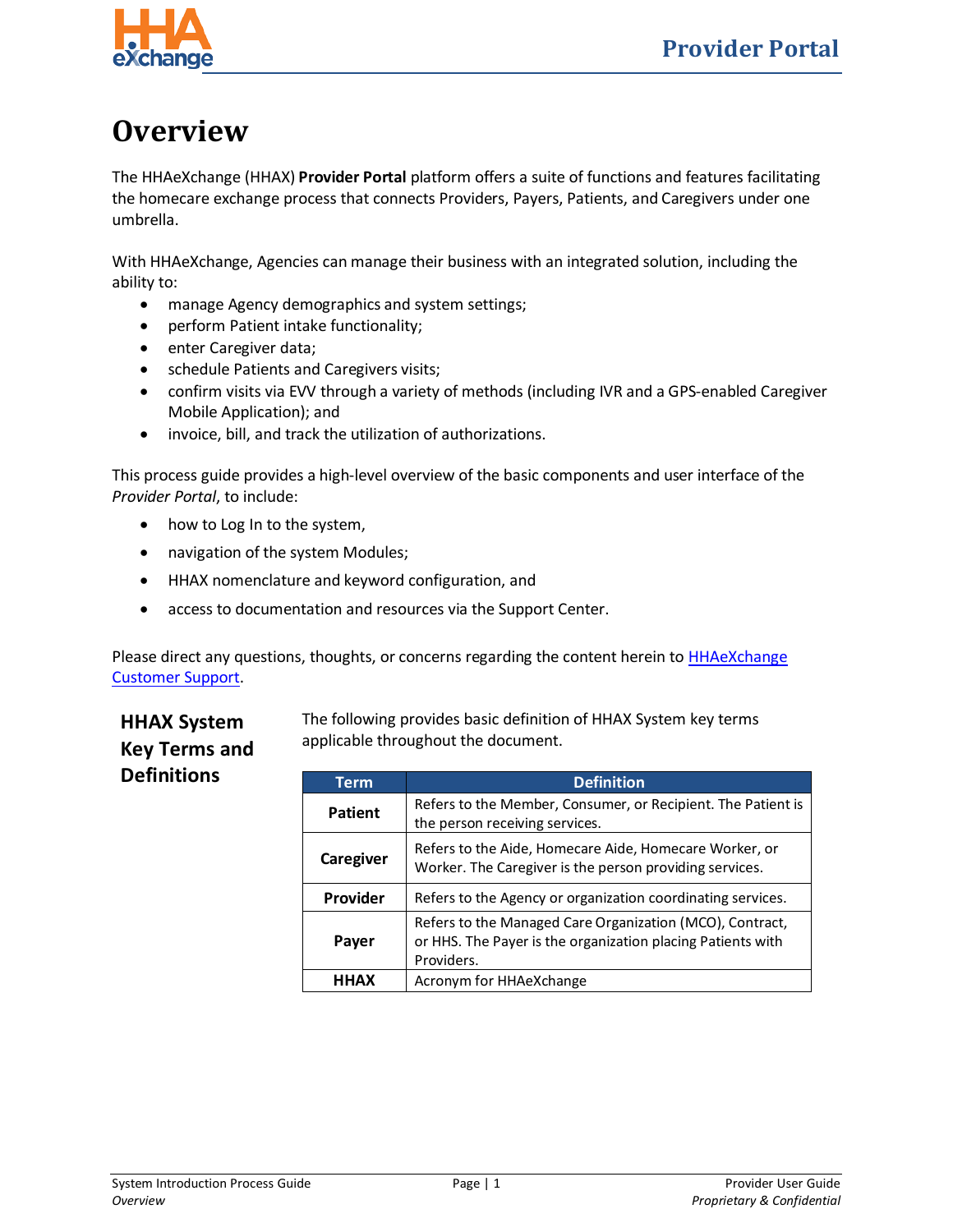

## <span id="page-4-0"></span>**System Login and User Interface**

All HHAX platforms are web-based applications requiring an internet connection to access the system. Any disruptions to internet service ends a user's session, as the HHAX Provider Portal platform does not support an "offline" mode. Additionally, if the system does not detect any activity for 20 minutes, the user is logged off for security purposes.

The following table provides instructions on how to access HHAX systems.

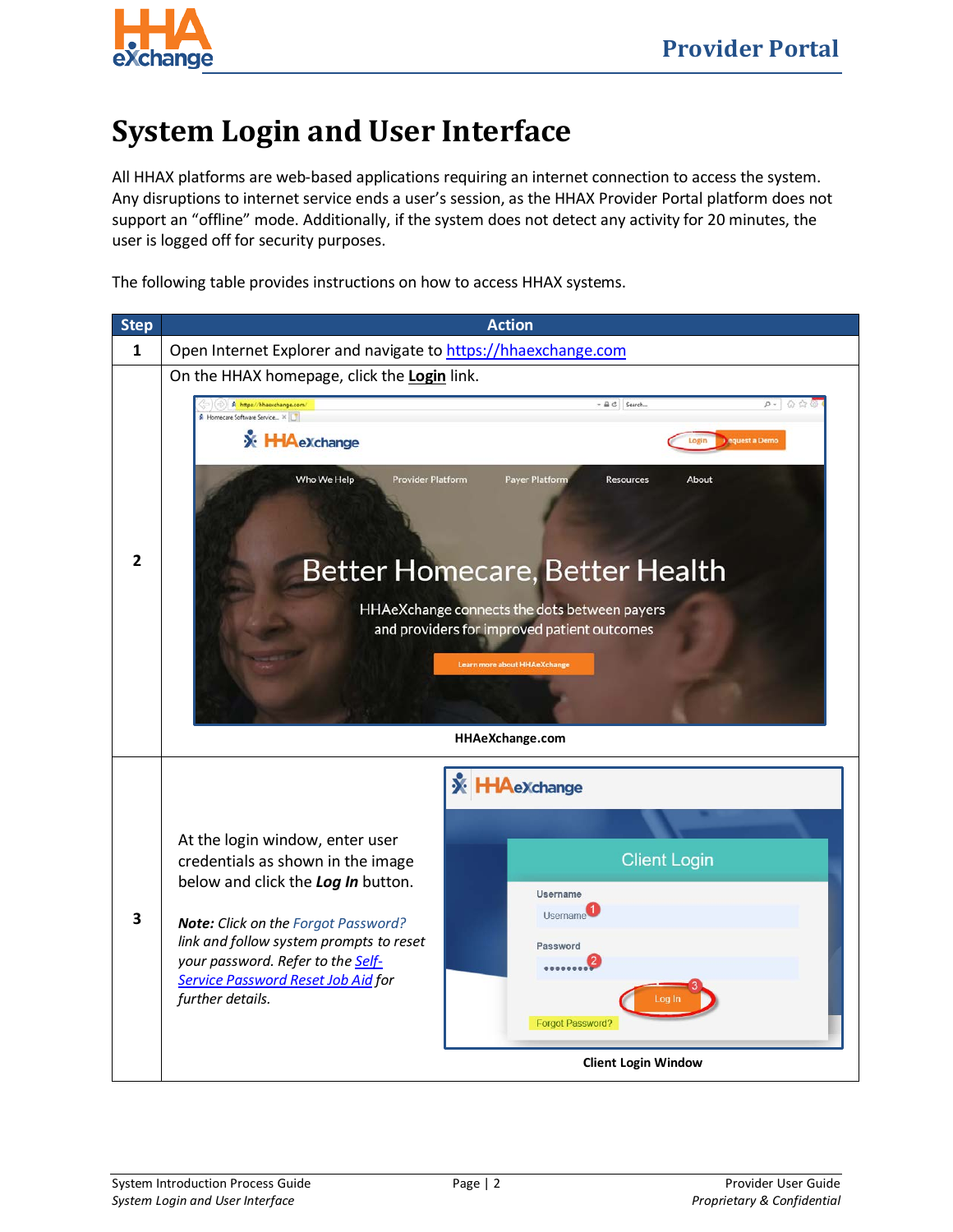

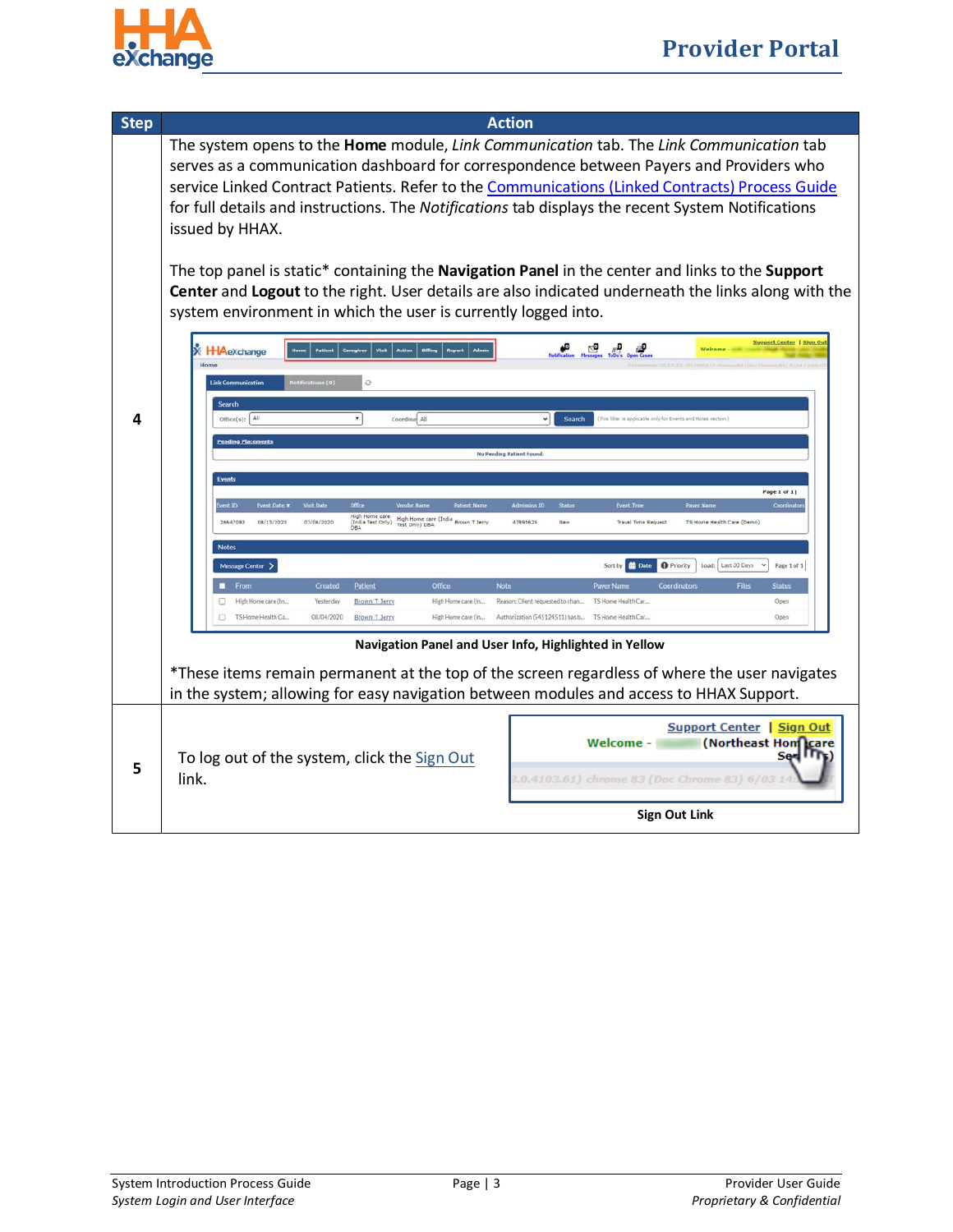

## <span id="page-6-0"></span>**The Navigation Panel**

The **Navigation Panel** allows users to navigate between the different sections, or **Modules**, within the system (as illustrated below).



The full navigation panel contains eight modules which are all permission based according to assigned User role; meaning, Providers can assign access to users in specific modules. For example, a Collections employee handling invoicing visits may not need access to the **Admin** modules; therefore, the permission to access Admin functions may be deactivated.

The following table offers a high-level summary of the actions available through each module.

| <b>Module</b>    | <b>Description</b>                                                                                                                                          |  |  |
|------------------|-------------------------------------------------------------------------------------------------------------------------------------------------------------|--|--|
| <b>Home</b>      | Home page where users can access internal communication tools.                                                                                              |  |  |
| <b>Patient</b>   | Allows users to manage Patients and schedule visits.                                                                                                        |  |  |
| <b>Caregiver</b> | Allows users to create and manage Caregivers, as well as assign them to<br>visits.                                                                          |  |  |
| <b>Visit</b>     | Users can search for scheduled visits and manage visits.                                                                                                    |  |  |
| <b>Action</b>    | Contains an assortment of functions such as searching for Pending<br>Placements, Confirming Visits, and Payer Communications.                               |  |  |
| <b>Billing</b>   | Allows users to handle all aspects of the billing process.                                                                                                  |  |  |
| <b>Report</b>    | Allows Providers to run reports based on specified filters and compile<br>specific information into documents that may be saved outside of the<br>software. |  |  |
| <b>Admin</b>     | Allows users to manage key components of the system such as User<br>Management, Agency Setup, and Reference Table Management, among<br>many others.         |  |  |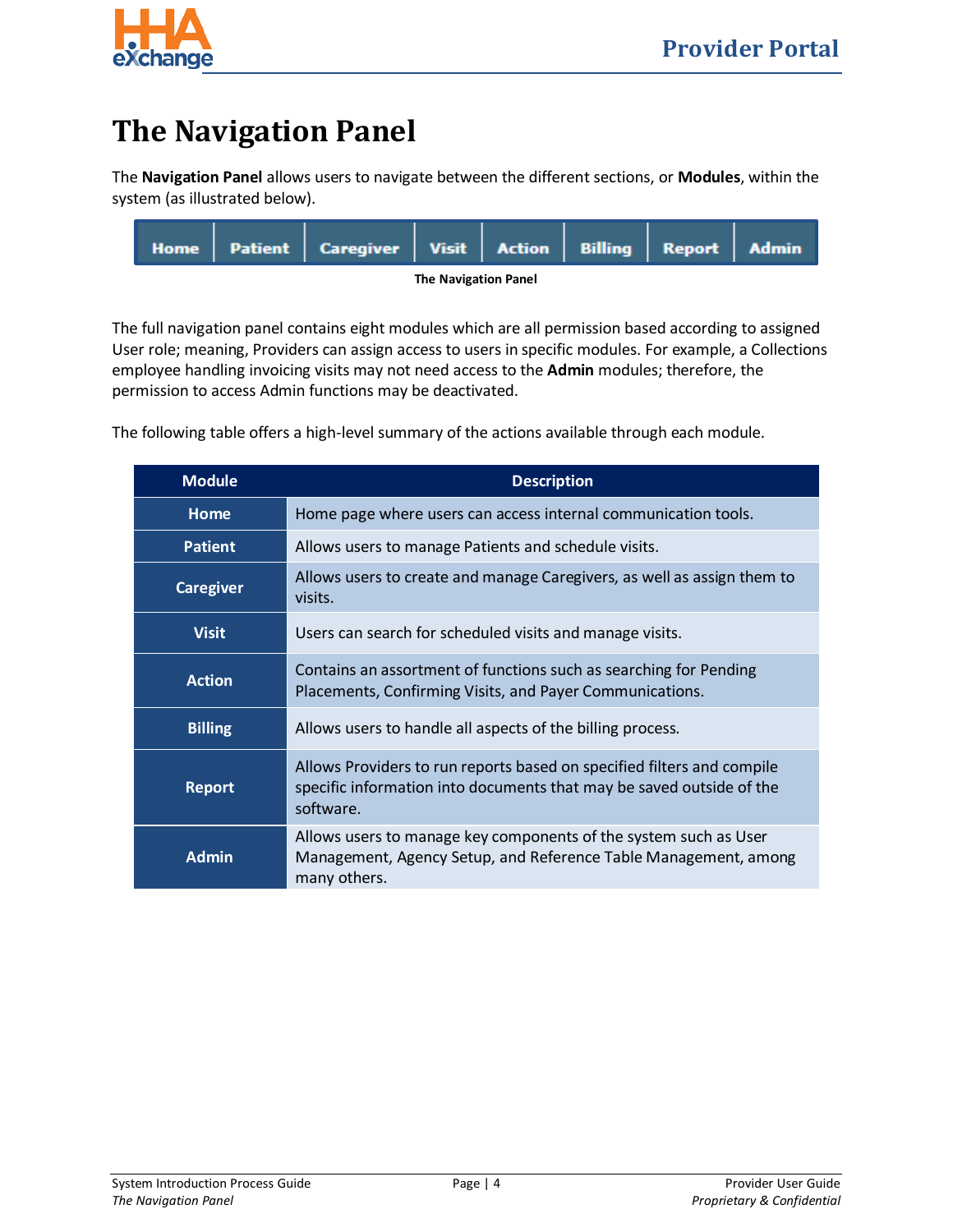

# <span id="page-7-0"></span>**HHAeXchange Nomenclature**

HHAeXchange uses a standardized nomenclature across all systems. As a result, some of the names or designations used in the system and end user documentation may differ across implementations (projects).

The following keywords appear in the documentation by default.

| <b>Patient</b>     | The person receiving services. Other keywords for "Patient" include:                                                  |
|--------------------|-----------------------------------------------------------------------------------------------------------------------|
|                    | Member<br>$\circ$                                                                                                     |
|                    | Consumer<br>$\circ$                                                                                                   |
|                    | Recipient<br>$\circ$                                                                                                  |
|                    |                                                                                                                       |
|                    | The person providing services. A Caregiver may be categorized as a Non-Skilled                                        |
|                    | (Home Health Aides) or Skilled (Occupational Therapists) service provider.<br>Other keywords for "Caregiver" include: |
| <b>Caregiver</b>   | Aide<br>$\circ$                                                                                                       |
|                    | Homecare Aide<br>$\circ$                                                                                              |
|                    | <b>Homecare Worker</b><br>$\circ$                                                                                     |
|                    | Worker<br>O                                                                                                           |
|                    |                                                                                                                       |
|                    | The organization offering services. Other keywords for "Provider" include:                                            |
| <b>Provider</b>    | Vendor<br>$\circ$                                                                                                     |
|                    | Agency<br>O                                                                                                           |
|                    |                                                                                                                       |
|                    | The person managing the Patient's case. Other keywords for "Coordinator"                                              |
|                    | include:                                                                                                              |
| <b>Coordinator</b> | <b>Care Coordinator</b><br>$\circ$                                                                                    |
|                    | Case Coordinator<br>$\circ$                                                                                           |
|                    | Service Coordinator<br>O                                                                                              |
|                    |                                                                                                                       |
|                    | The organization placing Patients with Providers. Other keywords for "Payer"<br>include:                              |
| <b>Payer</b>       | Contract<br>$\circ$                                                                                                   |
|                    | <b>HHS</b><br>$\circ$                                                                                                 |
|                    | <b>MCO</b><br>$\circ$                                                                                                 |